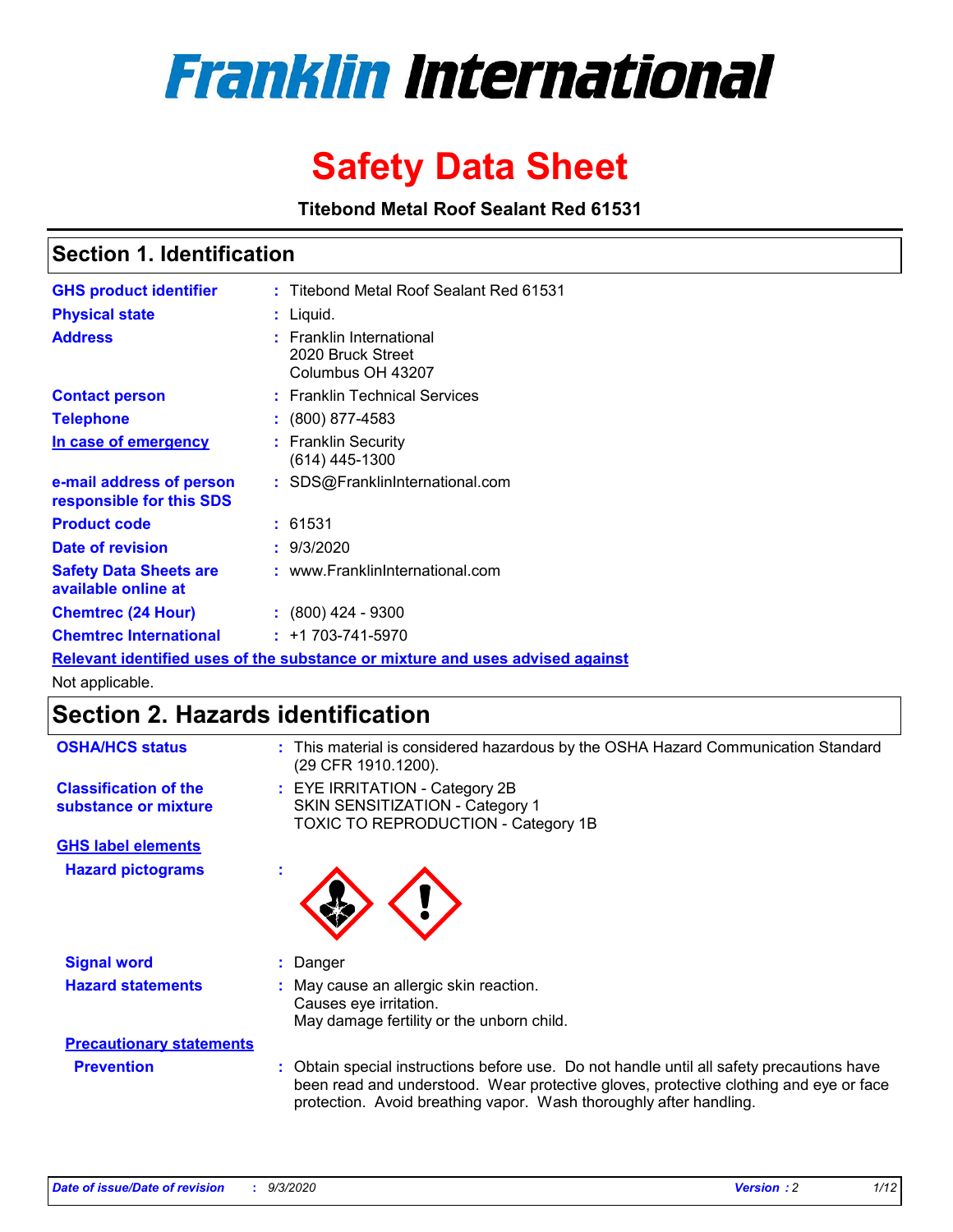# **Section 2. Hazards identification**

| <b>Response</b>                            | : IF exposed or concerned: Get medical advice or attention. Wash contaminated clothing<br>before reuse. IF ON SKIN: Wash with plenty of water. IF IN EYES: Rinse cautiously<br>with water for several minutes. Remove contact lenses, if present and easy to do.<br>Continue rinsing. If eye irritation persists: Get medical advice or attention. |
|--------------------------------------------|----------------------------------------------------------------------------------------------------------------------------------------------------------------------------------------------------------------------------------------------------------------------------------------------------------------------------------------------------|
| <b>Storage</b>                             | : Store locked up.                                                                                                                                                                                                                                                                                                                                 |
| <b>Disposal</b>                            | : Dispose of contents and container in accordance with all local, regional, national and<br>international regulations.                                                                                                                                                                                                                             |
| <b>Hazards not otherwise</b><br>classified | : Product generates methanol during cure.                                                                                                                                                                                                                                                                                                          |

# **Section 3. Composition/information on ingredients**

| <b>Substance/mixture</b><br>Mixture |
|-------------------------------------|
|                                     |

| <b>Ingredient name</b>       | 70    | <b>CAS number</b> |
|------------------------------|-------|-------------------|
| 3-aminopropyltriethoxysilane | ≤3    | 919-30-2          |
| Dibutyltin dilaurate         | .≤0.3 | 77-58-7           |

Any concentration shown as a range is to protect confidentiality or is due to batch variation.

**There are no additional ingredients present which, within the current knowledge of the supplier and in the concentrations applicable, are classified as hazardous to health or the environment and hence require reporting in this section.**

**Occupational exposure limits, if available, are listed in Section 8.**

# **Section 4. First aid measures**

| <b>Description of necessary first aid measures</b> |                                                                                                                                                                                                                                                                                                                                                                                                                                                                                                                                                                                                                                                                                                                                                                           |
|----------------------------------------------------|---------------------------------------------------------------------------------------------------------------------------------------------------------------------------------------------------------------------------------------------------------------------------------------------------------------------------------------------------------------------------------------------------------------------------------------------------------------------------------------------------------------------------------------------------------------------------------------------------------------------------------------------------------------------------------------------------------------------------------------------------------------------------|
| <b>Eye contact</b>                                 | : Immediately flush eyes with plenty of water, occasionally lifting the upper and lower<br>eyelids. Check for and remove any contact lenses. Continue to rinse for at least 10<br>minutes. If irritation persists, get medical attention.                                                                                                                                                                                                                                                                                                                                                                                                                                                                                                                                 |
| <b>Inhalation</b>                                  | : Remove victim to fresh air and keep at rest in a position comfortable for breathing. If<br>not breathing, if breathing is irregular or if respiratory arrest occurs, provide artificial<br>respiration or oxygen by trained personnel. It may be dangerous to the person providing<br>aid to give mouth-to-mouth resuscitation. Get medical attention. If unconscious, place<br>in recovery position and get medical attention immediately. Maintain an open airway.<br>Loosen tight clothing such as a collar, tie, belt or waistband. In case of inhalation of<br>decomposition products in a fire, symptoms may be delayed. The exposed person may<br>need to be kept under medical surveillance for 48 hours.                                                       |
| <b>Skin contact</b>                                | : Wash with plenty of soap and water. Remove contaminated clothing and shoes. Wash<br>contaminated clothing thoroughly with water before removing it, or wear gloves.<br>Continue to rinse for at least 10 minutes. Get medical attention. In the event of any<br>complaints or symptoms, avoid further exposure. Wash clothing before reuse. Clean<br>shoes thoroughly before reuse.                                                                                                                                                                                                                                                                                                                                                                                     |
| <b>Ingestion</b>                                   | : Wash out mouth with water. Remove dentures if any. Remove victim to fresh air and<br>keep at rest in a position comfortable for breathing. If material has been swallowed and<br>the exposed person is conscious, give small quantities of water to drink. Stop if the<br>exposed person feels sick as vomiting may be dangerous. Do not induce vomiting<br>unless directed to do so by medical personnel. If vomiting occurs, the head should be<br>kept low so that vomit does not enter the lungs. Get medical attention. Never give<br>anything by mouth to an unconscious person. If unconscious, place in recovery position<br>and get medical attention immediately. Maintain an open airway. Loosen tight clothing<br>such as a collar, tie, belt or waistband. |
| Most important symptoms/effects, acute and delayed |                                                                                                                                                                                                                                                                                                                                                                                                                                                                                                                                                                                                                                                                                                                                                                           |
| <b>Potential acute health effects</b>              |                                                                                                                                                                                                                                                                                                                                                                                                                                                                                                                                                                                                                                                                                                                                                                           |
| Eye contact                                        | : May cause eye irritation.                                                                                                                                                                                                                                                                                                                                                                                                                                                                                                                                                                                                                                                                                                                                               |
| <b>Inhalation</b>                                  | : No known significant effects or critical hazards.                                                                                                                                                                                                                                                                                                                                                                                                                                                                                                                                                                                                                                                                                                                       |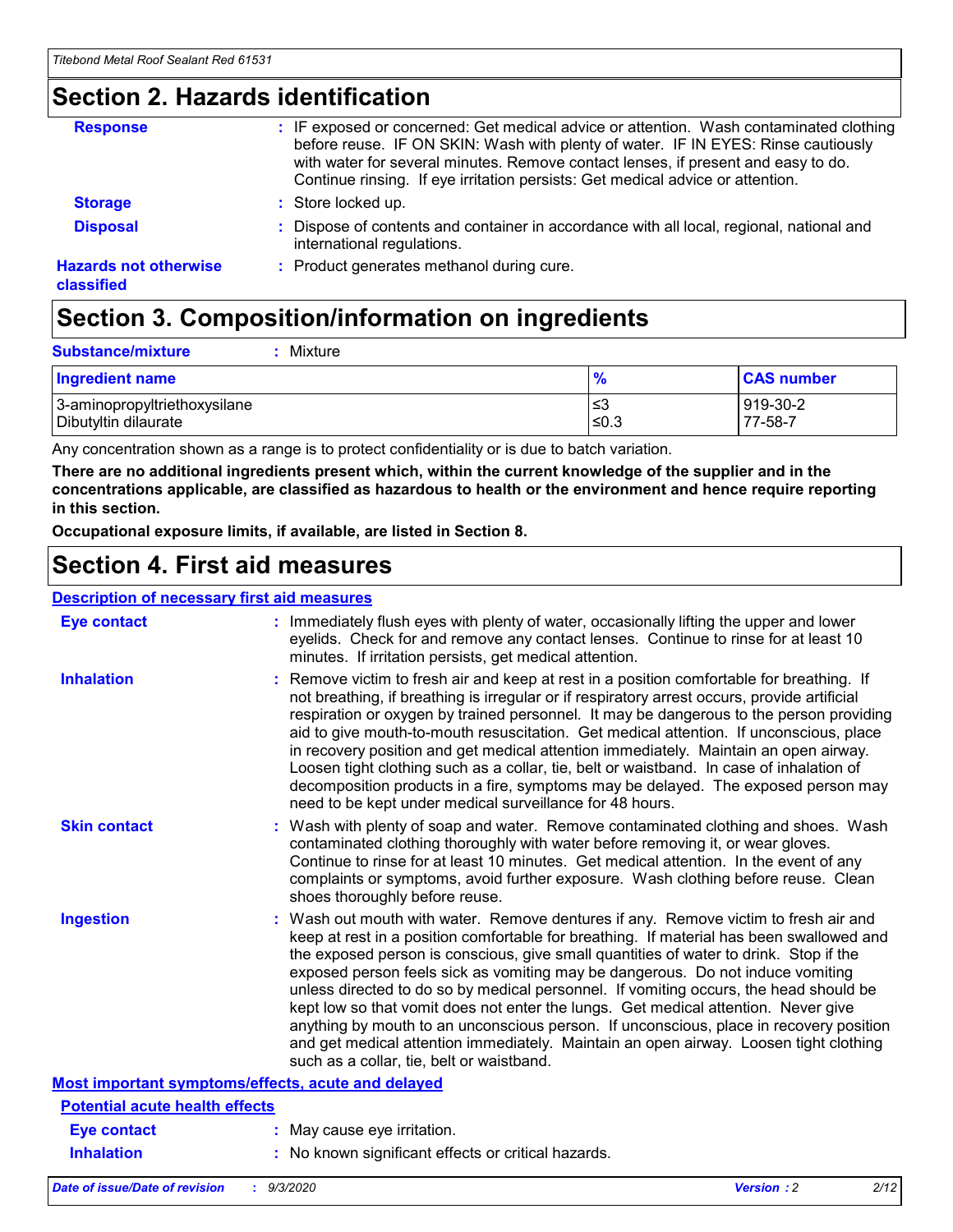# **Section 4. First aid measures**

| <b>Skin contact</b>                 | : May cause skin irritation.                                                                                                                                                                                                                                                                                                                                                                                    |
|-------------------------------------|-----------------------------------------------------------------------------------------------------------------------------------------------------------------------------------------------------------------------------------------------------------------------------------------------------------------------------------------------------------------------------------------------------------------|
| <b>Ingestion</b>                    | : No known significant effects or critical hazards.                                                                                                                                                                                                                                                                                                                                                             |
| <b>Over-exposure signs/symptoms</b> |                                                                                                                                                                                                                                                                                                                                                                                                                 |
| <b>Eye contact</b>                  | : Adverse symptoms may include the following:<br>irritation<br>watering<br>redness                                                                                                                                                                                                                                                                                                                              |
| <b>Inhalation</b>                   | : Adverse symptoms may include the following:<br>reduced fetal weight<br>increase in fetal deaths<br>skeletal malformations                                                                                                                                                                                                                                                                                     |
| <b>Skin contact</b>                 | : Adverse symptoms may include the following:<br>irritation<br>redness<br>reduced fetal weight<br>increase in fetal deaths<br>skeletal malformations                                                                                                                                                                                                                                                            |
| <b>Ingestion</b>                    | : Adverse symptoms may include the following:<br>reduced fetal weight<br>increase in fetal deaths<br>skeletal malformations                                                                                                                                                                                                                                                                                     |
|                                     | <u>Indication of immediate medical attention and special treatment needed, if necessary</u>                                                                                                                                                                                                                                                                                                                     |
| <b>Notes to physician</b>           | : In case of inhalation of decomposition products in a fire, symptoms may be delayed.<br>The exposed person may need to be kept under medical surveillance for 48 hours.                                                                                                                                                                                                                                        |
| <b>Specific treatments</b>          | : No specific treatment.                                                                                                                                                                                                                                                                                                                                                                                        |
| <b>Protection of first-aiders</b>   | : No action shall be taken involving any personal risk or without suitable training. If it is<br>suspected that fumes are still present, the rescuer should wear an appropriate mask or<br>self-contained breathing apparatus. It may be dangerous to the person providing aid to<br>give mouth-to-mouth resuscitation. Wash contaminated clothing thoroughly with water<br>before removing it, or wear gloves. |
|                                     |                                                                                                                                                                                                                                                                                                                                                                                                                 |

**See toxicological information (Section 11)**

# **Section 5. Fire-fighting measures**

| <b>Extinguishing media</b>                               |                                                                                                                                                                                                     |
|----------------------------------------------------------|-----------------------------------------------------------------------------------------------------------------------------------------------------------------------------------------------------|
| <b>Suitable extinguishing</b><br>media                   | : Use an extinguishing agent suitable for the surrounding fire.                                                                                                                                     |
| <b>Unsuitable extinguishing</b><br>media                 | $:$ None known.                                                                                                                                                                                     |
| <b>Specific hazards arising</b><br>from the chemical     | : In a fire or if heated, a pressure increase will occur and the container may burst.                                                                                                               |
| <b>Hazardous thermal</b><br>decomposition products       | Decomposition products may include the following materials:<br>carbon dioxide<br>carbon monoxide<br>nitrogen oxides<br>metal oxide/oxides                                                           |
| <b>Special protective actions</b><br>for fire-fighters   | : Promptly isolate the scene by removing all persons from the vicinity of the incident if<br>there is a fire. No action shall be taken involving any personal risk or without suitable<br>training. |
| <b>Special protective</b><br>equipment for fire-fighters | : Fire-fighters should wear appropriate protective equipment and self-contained breathing<br>apparatus (SCBA) with a full face-piece operated in positive pressure mode.                            |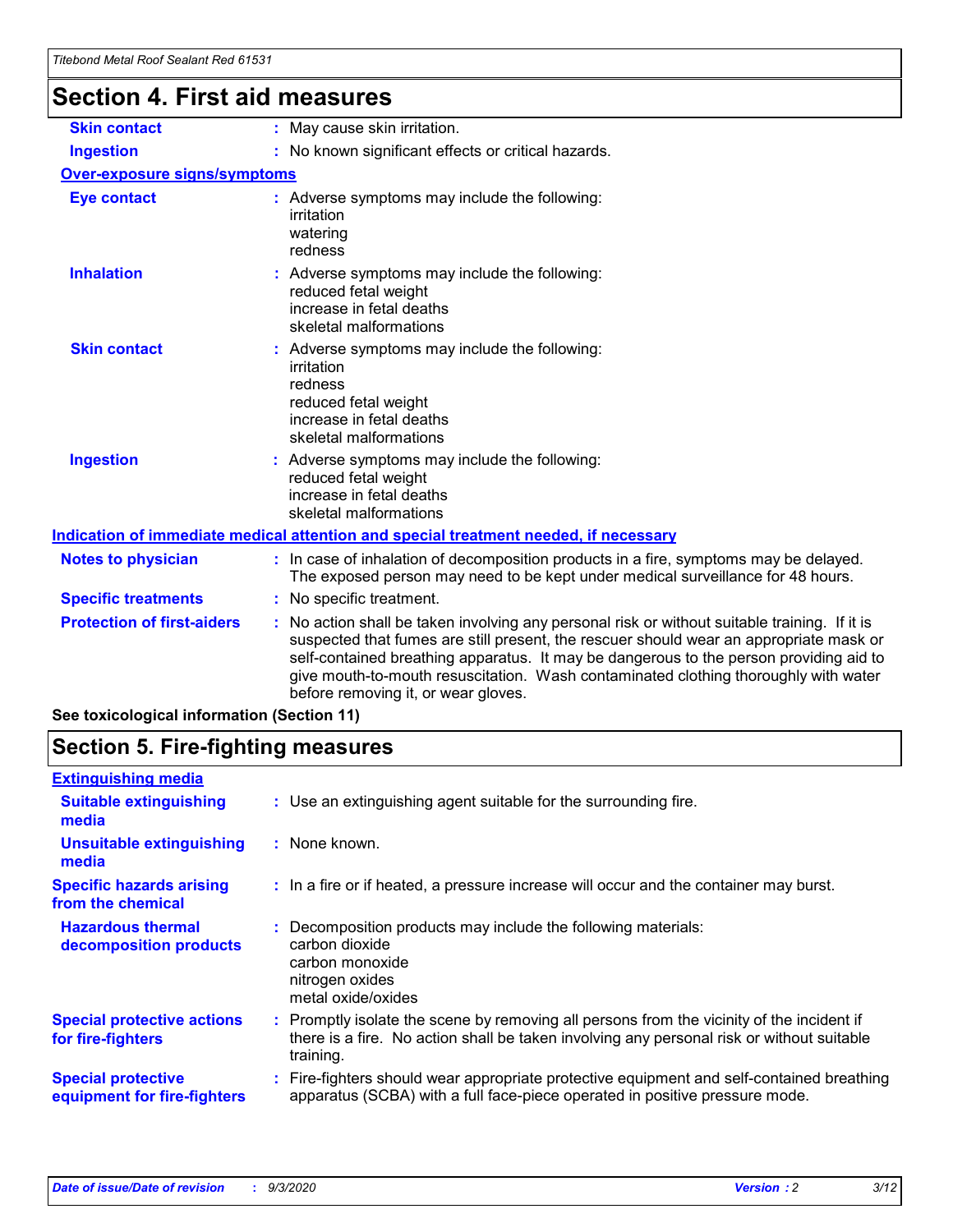# **Section 6. Accidental release measures**

|                                                              | <b>Personal precautions, protective equipment and emergency procedures</b>                                                                                                                                                                                                                                                                                                                                                                                                                                                                                                                                                                                                                                   |  |  |  |
|--------------------------------------------------------------|--------------------------------------------------------------------------------------------------------------------------------------------------------------------------------------------------------------------------------------------------------------------------------------------------------------------------------------------------------------------------------------------------------------------------------------------------------------------------------------------------------------------------------------------------------------------------------------------------------------------------------------------------------------------------------------------------------------|--|--|--|
| For non-emergency<br>personnel                               | : No action shall be taken involving any personal risk or without suitable training.<br>Evacuate surrounding areas. Keep unnecessary and unprotected personnel from<br>entering. Do not touch or walk through spilled material. Avoid breathing vapor or mist.<br>Provide adequate ventilation. Wear appropriate respirator when ventilation is<br>inadequate. Put on appropriate personal protective equipment.                                                                                                                                                                                                                                                                                             |  |  |  |
| For emergency responders                                     | : If specialized clothing is required to deal with the spillage, take note of any information in<br>Section 8 on suitable and unsuitable materials. See also the information in "For non-<br>emergency personnel".                                                                                                                                                                                                                                                                                                                                                                                                                                                                                           |  |  |  |
| <b>Environmental precautions</b>                             | : Avoid dispersal of spilled material and runoff and contact with soil, waterways, drains<br>and sewers. Inform the relevant authorities if the product has caused environmental<br>pollution (sewers, waterways, soil or air).                                                                                                                                                                                                                                                                                                                                                                                                                                                                              |  |  |  |
| <b>Methods and materials for containment and cleaning up</b> |                                                                                                                                                                                                                                                                                                                                                                                                                                                                                                                                                                                                                                                                                                              |  |  |  |
| <b>Small spill</b>                                           | : Stop leak if without risk. Move containers from spill area. Dilute with water and mop up<br>if water-soluble. Alternatively, or if water-insoluble, absorb with an inert dry material and<br>place in an appropriate waste disposal container. Dispose of via a licensed waste<br>disposal contractor.                                                                                                                                                                                                                                                                                                                                                                                                     |  |  |  |
| <b>Large spill</b>                                           | : Stop leak if without risk. Move containers from spill area. Approach release from<br>upwind. Prevent entry into sewers, water courses, basements or confined areas. Wash<br>spillages into an effluent treatment plant or proceed as follows. Contain and collect<br>spillage with non-combustible, absorbent material e.g. sand, earth, vermiculite or<br>diatomaceous earth and place in container for disposal according to local regulations<br>(see Section 13). Dispose of via a licensed waste disposal contractor. Contaminated<br>absorbent material may pose the same hazard as the spilled product. Note: see<br>Section 1 for emergency contact information and Section 13 for waste disposal. |  |  |  |

# **Section 7. Handling and storage**

### **Precautions for safe handling**

| <b>Protective measures</b>                                                       | : Put on appropriate personal protective equipment (see Section 8). Persons with a<br>history of skin sensitization problems should not be employed in any process in which<br>this product is used. Avoid exposure - obtain special instructions before use. Avoid<br>exposure during pregnancy. Do not handle until all safety precautions have been read<br>and understood. Do not get in eyes or on skin or clothing. Do not ingest. Avoid<br>breathing vapor or mist. If during normal use the material presents a respiratory hazard,<br>use only with adequate ventilation or wear appropriate respirator. Keep in the original<br>container or an approved alternative made from a compatible material, kept tightly<br>closed when not in use. Empty containers retain product residue and can be hazardous.<br>Do not reuse container. |
|----------------------------------------------------------------------------------|--------------------------------------------------------------------------------------------------------------------------------------------------------------------------------------------------------------------------------------------------------------------------------------------------------------------------------------------------------------------------------------------------------------------------------------------------------------------------------------------------------------------------------------------------------------------------------------------------------------------------------------------------------------------------------------------------------------------------------------------------------------------------------------------------------------------------------------------------|
| <b>Advice on general</b><br>occupational hygiene                                 | : Eating, drinking and smoking should be prohibited in areas where this material is<br>handled, stored and processed. Workers should wash hands and face before eating,<br>drinking and smoking. Remove contaminated clothing and protective equipment before<br>entering eating areas. See also Section 8 for additional information on hygiene<br>measures.                                                                                                                                                                                                                                                                                                                                                                                                                                                                                    |
| <b>Conditions for safe storage,</b><br>including any<br><b>incompatibilities</b> | : Store between the following temperatures: 0 to 120°C (32 to 248°F). Store in<br>accordance with local regulations. Store in original container protected from direct<br>sunlight in a dry, cool and well-ventilated area, away from incompatible materials (see<br>Section 10) and food and drink. Store locked up. Keep container tightly closed and<br>sealed until ready for use. Containers that have been opened must be carefully<br>resealed and kept upright to prevent leakage. Do not store in unlabeled containers.<br>Use appropriate containment to avoid environmental contamination. See Section 10 for<br>incompatible materials before handling or use.                                                                                                                                                                       |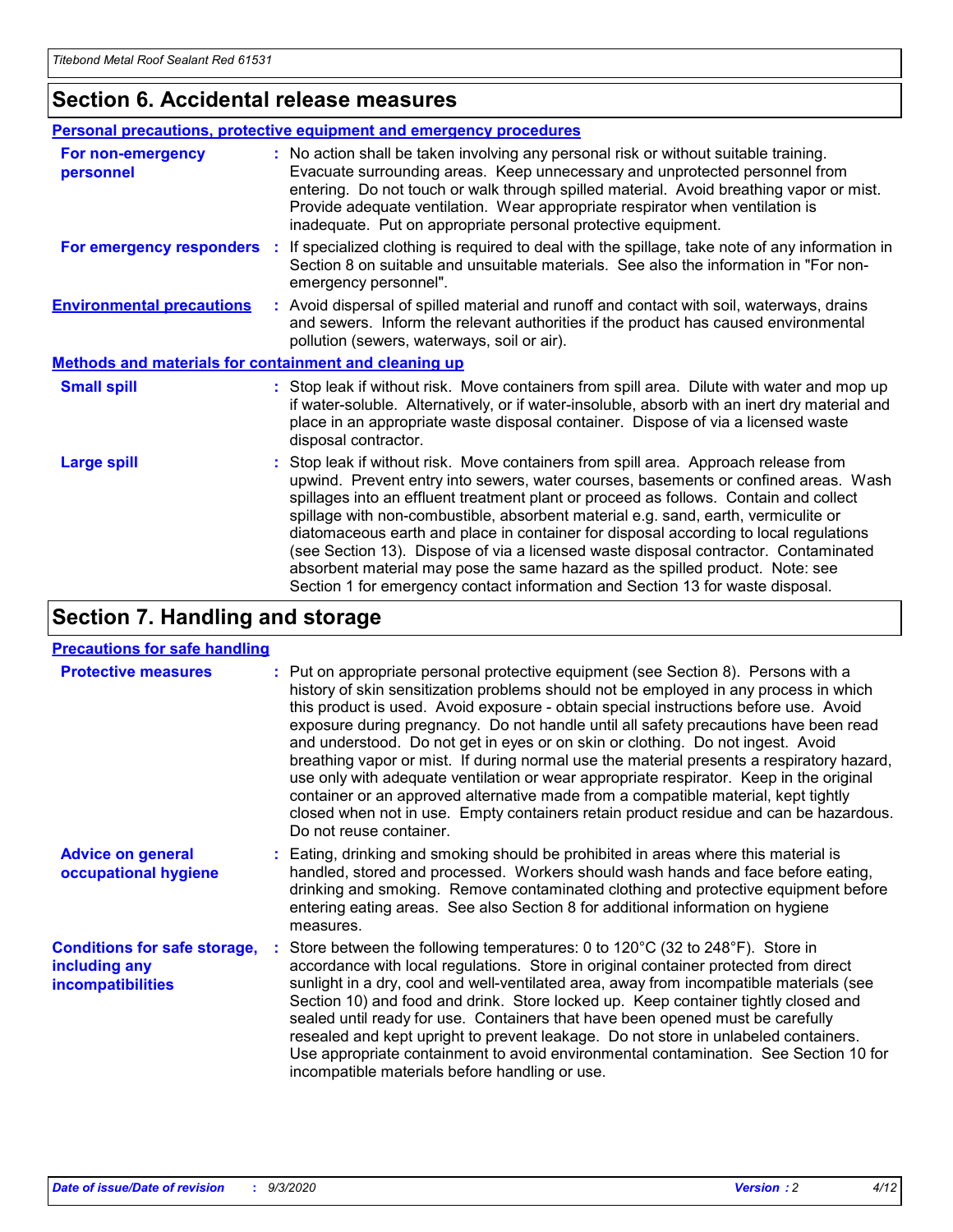# **Section 8. Exposure controls/personal protection**

### **Control parameters**

### **Occupational exposure limits**

| <b>Ingredient name</b>                               |                        | <b>Exposure limits</b>                                                                                                                                                                                                                                                                                                                                                                                                                                                                                                                                                                                                 |
|------------------------------------------------------|------------------------|------------------------------------------------------------------------------------------------------------------------------------------------------------------------------------------------------------------------------------------------------------------------------------------------------------------------------------------------------------------------------------------------------------------------------------------------------------------------------------------------------------------------------------------------------------------------------------------------------------------------|
| 3-aminopropyltriethoxysilane<br>Dibutyltin dilaurate |                        | None.<br>ACGIH TLV (United States, 3/2020). Absorbed through skin.<br>Notes: as Sn<br>TWA: 0.1 mg/m <sup>3</sup> , (as Sn) 8 hours.<br>STEL: 0.2 mg/m <sup>3</sup> , (as Sn) 15 minutes.<br>NIOSH REL (United States, 10/2016). Absorbed through skin.<br>Notes: as Sn<br>TWA: 0.1 mg/m <sup>3</sup> , (as Sn) 10 hours.<br>OSHA PEL (United States, 5/2018). Notes: as Sn<br>TWA: $0.1 \text{ mg/m}^3$ , (as Sn) 8 hours.<br>OSHA PEL 1989 (United States, 3/1989). Absorbed through skin.<br>Notes: measured as Sn<br>TWA: 0.1 mg/m <sup>3</sup> , (measured as Sn) 8 hours. Form: Organic                           |
| <b>Appropriate engineering</b><br><b>controls</b>    |                        | : If user operations generate dust, fumes, gas, vapor or mist, use process enclosures,<br>local exhaust ventilation or other engineering controls to keep worker exposure to<br>airborne contaminants below any recommended or statutory limits.                                                                                                                                                                                                                                                                                                                                                                       |
| <b>Environmental exposure</b><br><b>controls</b>     |                        | Emissions from ventilation or work process equipment should be checked to ensure<br>they comply with the requirements of environmental protection legislation. In some<br>cases, fume scrubbers, filters or engineering modifications to the process equipment<br>will be necessary to reduce emissions to acceptable levels.                                                                                                                                                                                                                                                                                          |
| <b>Individual protection measures</b>                |                        |                                                                                                                                                                                                                                                                                                                                                                                                                                                                                                                                                                                                                        |
| <b>Hygiene measures</b>                              |                        | : Wash hands, forearms and face thoroughly after handling chemical products, before<br>eating, smoking and using the lavatory and at the end of the working period.<br>Appropriate techniques should be used to remove potentially contaminated clothing.<br>Contaminated work clothing should not be allowed out of the workplace. Wash<br>contaminated clothing before reusing. Ensure that eyewash stations and safety<br>showers are close to the workstation location.                                                                                                                                            |
| <b>Eye/face protection</b>                           |                        | : Safety eyewear complying with an approved standard should be used when a risk<br>assessment indicates this is necessary to avoid exposure to liquid splashes, mists,<br>gases or dusts. If contact is possible, the following protection should be worn, unless<br>the assessment indicates a higher degree of protection: chemical splash goggles.                                                                                                                                                                                                                                                                  |
| <b>Skin protection</b>                               |                        |                                                                                                                                                                                                                                                                                                                                                                                                                                                                                                                                                                                                                        |
| <b>Hand protection</b>                               |                        | : Chemical-resistant, impervious gloves complying with an approved standard should be<br>worn at all times when handling chemical products if a risk assessment indicates this is<br>necessary. Considering the parameters specified by the glove manufacturer, check<br>during use that the gloves are still retaining their protective properties. It should be<br>noted that the time to breakthrough for any glove material may be different for different<br>glove manufacturers. In the case of mixtures, consisting of several substances, the<br>protection time of the gloves cannot be accurately estimated. |
| <b>Body protection</b>                               | handling this product. | : Personal protective equipment for the body should be selected based on the task being<br>performed and the risks involved and should be approved by a specialist before                                                                                                                                                                                                                                                                                                                                                                                                                                              |
| <b>Other skin protection</b>                         |                        | : Appropriate footwear and any additional skin protection measures should be selected<br>based on the task being performed and the risks involved and should be approved by a<br>specialist before handling this product.                                                                                                                                                                                                                                                                                                                                                                                              |
| <b>Respiratory protection</b>                        | aspects of use.        | : Based on the hazard and potential for exposure, select a respirator that meets the<br>appropriate standard or certification. Respirators must be used according to a<br>respiratory protection program to ensure proper fitting, training, and other important                                                                                                                                                                                                                                                                                                                                                       |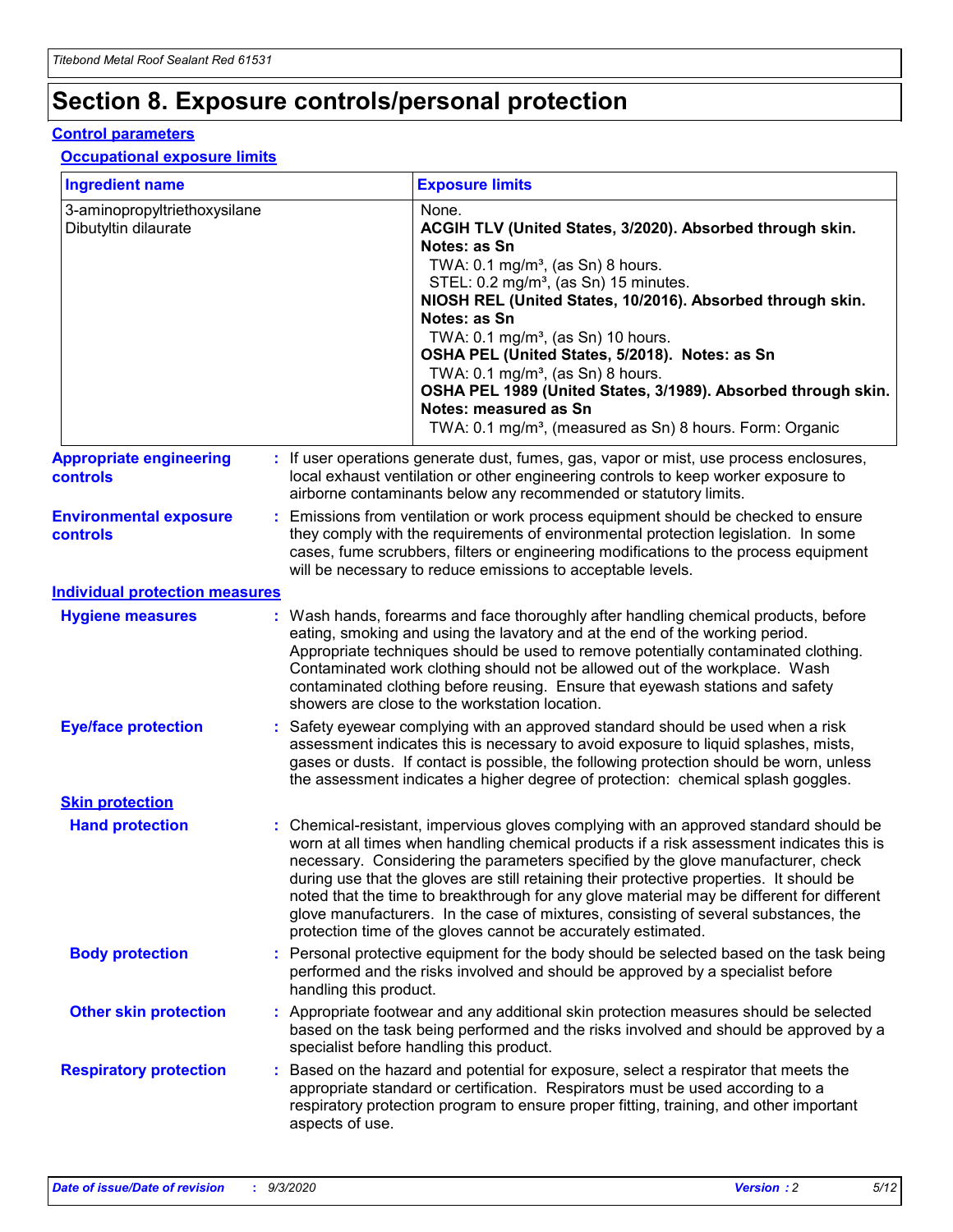## **Section 9. Physical and chemical properties**

### **Appearance**

| <b>Physical state</b>                             | : Liquid. [Paste.]                                              |
|---------------------------------------------------|-----------------------------------------------------------------|
| Color                                             | $:$ Red.                                                        |
| Odor                                              | : Characteristic.                                               |
| <b>Odor threshold</b>                             | $:$ Not available.                                              |
| рH                                                | : Not applicable.                                               |
| <b>Melting point</b>                              | : Not available.                                                |
| <b>Boiling point</b>                              | : $>200^{\circ}$ C ( $>392^{\circ}$ F)                          |
| <b>Flash point</b>                                | : Closed cup: >200°C (>392°F) [Setaflash.]                      |
| <b>Evaporation rate</b>                           | $:$ >1 (butyl acetate = 1)                                      |
| <b>Flammability (solid, gas)</b>                  | : Not available.                                                |
| Lower and upper explosive<br>(flammable) limits   | $:$ Not available.                                              |
| <b>VOC (less water, less</b><br>exempt solvents)  | : 0 g/l                                                         |
| <b>Volatility</b>                                 | $: 0\%$ (w/w)                                                   |
| <b>Vapor density</b>                              | : Not available.                                                |
| <b>Relative density</b>                           | $\sqrt{x}$ 432                                                  |
| <b>Solubility</b>                                 | Insoluble in the following materials: cold water and hot water. |
| <b>Solubility in water</b>                        | : Not available.                                                |
| <b>Partition coefficient: n-</b><br>octanol/water | $:$ Not available.                                              |
| <b>Auto-ignition temperature</b>                  | : Not available.                                                |
| <b>Decomposition temperature</b>                  | : Not available.                                                |
| <b>Viscosity</b>                                  | $:$ Not available.                                              |

# **Section 10. Stability and reactivity**

| <b>Reactivity</b>                            |    | : No specific test data related to reactivity available for this product or its ingredients.            |
|----------------------------------------------|----|---------------------------------------------------------------------------------------------------------|
| <b>Chemical stability</b>                    |    | : The product is stable.                                                                                |
| <b>Possibility of hazardous</b><br>reactions |    | : Under normal conditions of storage and use, hazardous reactions will not occur.                       |
| <b>Conditions to avoid</b>                   |    | : No specific data.                                                                                     |
| <b>Incompatible materials</b>                |    | : No specific data.                                                                                     |
| <b>Hazardous decomposition</b><br>products   | ÷. | Under normal conditions of storage and use, hazardous decomposition products should<br>not be produced. |

# **Section 11. Toxicological information**

## **Information on toxicological effects**

### **Acute toxicity**

| <b>Product/ingredient name</b> | <b>Result</b>           | <b>Species</b> | <b>Dose</b>                | <b>Exposure</b> |
|--------------------------------|-------------------------|----------------|----------------------------|-----------------|
| 3-aminopropyltriethoxysilane   | <b>ILD50 Dermal</b>     | Rabbit         | 4.29 g/kg                  |                 |
| Dibutyltin dilaurate           | ILD50 Oral<br>LD50 Oral | Rat<br>Rat     | $1.57$ g/kg<br>175 $mg/kg$ |                 |
|                                |                         |                |                            |                 |

**Irritation/Corrosion**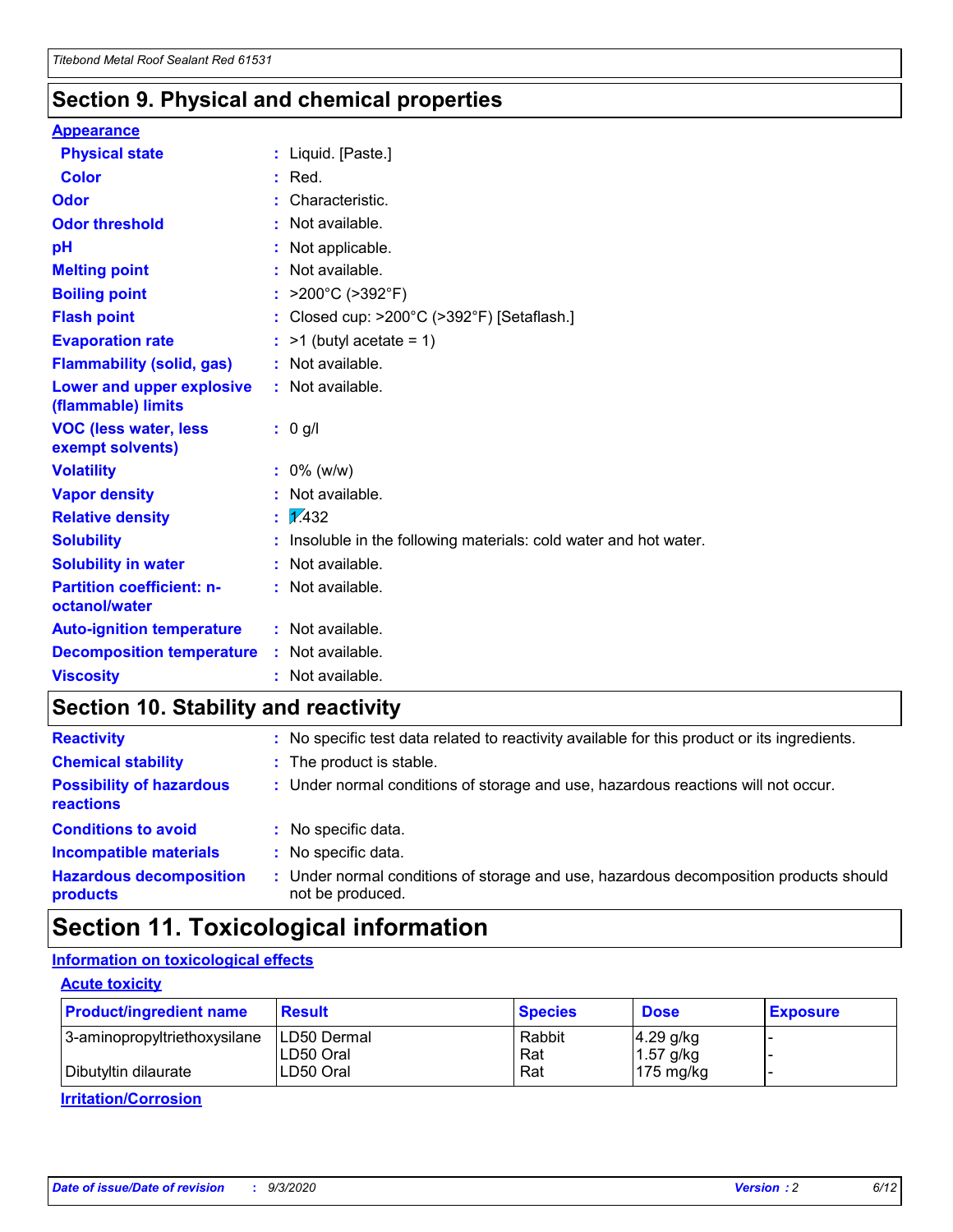# **Section 11. Toxicological information**

| <b>Product/ingredient name</b> | <b>Result</b>            | <b>Species</b> | <b>Score</b> | <b>Exposure</b>     | <b>Observation</b> |
|--------------------------------|--------------------------|----------------|--------------|---------------------|--------------------|
| 3-aminopropyltriethoxysilane   | Eyes - Mild irritant     | Rabbit         |              | $100 \text{ mg}$    |                    |
|                                | Eyes - Severe irritant   | Rabbit         |              | 24 hours 750        |                    |
|                                |                          |                |              | ug                  |                    |
|                                | Skin - Severe irritant   | Rabbit         |              | 24 hours 5          | ٠                  |
|                                |                          |                |              | mq                  |                    |
| Dibutyltin dilaurate           | Eyes - Moderate irritant | Rabbit         |              | <b>24 hours 100</b> |                    |
|                                | Skin - Severe irritant   | Rabbit         |              | mg<br>500 mg        |                    |

### **Sensitization**

Not available.

### **Mutagenicity**

Not available.

### **Carcinogenicity**

Not available.

#### **Reproductive toxicity**

Not available.

### **Teratogenicity**

Not available.

### **Specific target organ toxicity (single exposure)**

Not available.

### **Specific target organ toxicity (repeated exposure)**

| <b>Name</b>                                                                         |                                                                            | <b>Category</b>                                     | <b>Route of</b><br>exposure | <b>Target organs</b> |  |
|-------------------------------------------------------------------------------------|----------------------------------------------------------------------------|-----------------------------------------------------|-----------------------------|----------------------|--|
| Dibutyltin dilaurate                                                                |                                                                            | Category 1                                          |                             | respiratory system   |  |
| <b>Aspiration hazard</b><br>Not available.                                          |                                                                            |                                                     |                             |                      |  |
| <b>Information on the likely</b><br>routes of exposure                              | : Not available.                                                           |                                                     |                             |                      |  |
| <b>Potential acute health effects</b>                                               |                                                                            |                                                     |                             |                      |  |
| <b>Eye contact</b>                                                                  | : May cause eye irritation.                                                |                                                     |                             |                      |  |
| <b>Inhalation</b>                                                                   |                                                                            | : No known significant effects or critical hazards. |                             |                      |  |
| <b>Skin contact</b>                                                                 |                                                                            | : May cause skin irritation.                        |                             |                      |  |
| <b>Ingestion</b>                                                                    |                                                                            | : No known significant effects or critical hazards. |                             |                      |  |
| <b>Symptoms related to the physical, chemical and toxicological characteristics</b> |                                                                            |                                                     |                             |                      |  |
| <b>Eye contact</b>                                                                  | irritation<br>watering<br>redness                                          | : Adverse symptoms may include the following:       |                             |                      |  |
| <b>Inhalation</b>                                                                   | reduced fetal weight<br>increase in fetal deaths<br>skeletal malformations | : Adverse symptoms may include the following:       |                             |                      |  |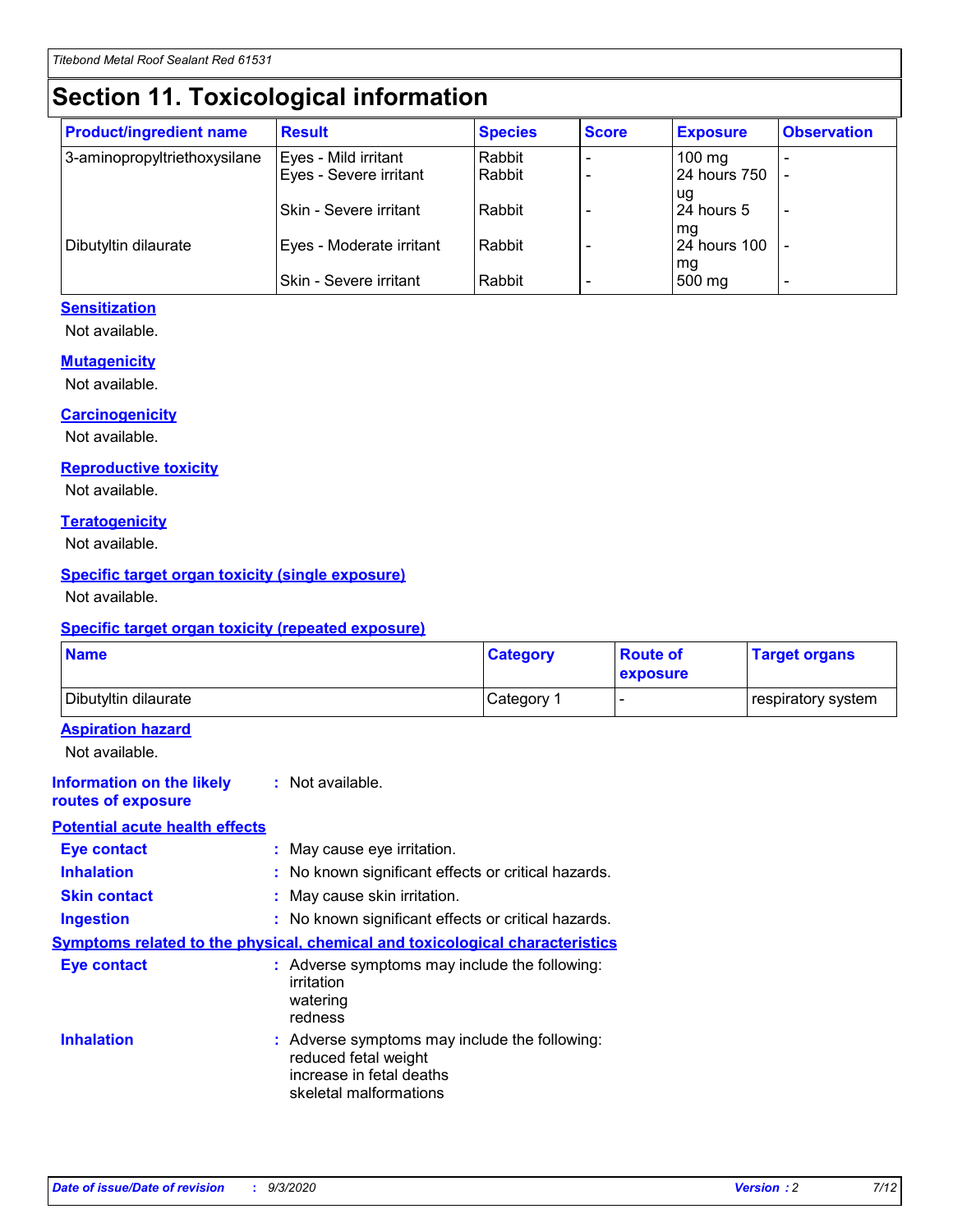# **Section 11. Toxicological information**

| <b>Skin contact</b>                     | : Adverse symptoms may include the following:                                                            |
|-----------------------------------------|----------------------------------------------------------------------------------------------------------|
|                                         | irritation                                                                                               |
|                                         | redness                                                                                                  |
|                                         | reduced fetal weight                                                                                     |
|                                         | increase in fetal deaths                                                                                 |
|                                         | skeletal malformations                                                                                   |
| <b>Ingestion</b>                        | : Adverse symptoms may include the following:                                                            |
|                                         | reduced fetal weight                                                                                     |
|                                         | increase in fetal deaths                                                                                 |
|                                         | skeletal malformations                                                                                   |
|                                         | Delayed and immediate effects and also chronic effects from short and long term exposure                 |
| <b>Short term exposure</b>              |                                                                                                          |
| <b>Potential immediate</b>              | : Not available.                                                                                         |
| effects                                 |                                                                                                          |
| <b>Potential delayed effects</b>        | : Not available.                                                                                         |
| Long term exposure                      |                                                                                                          |
| <b>Potential immediate</b>              | : Not available.                                                                                         |
| effects                                 |                                                                                                          |
| <b>Potential delayed effects</b>        | : Not available.                                                                                         |
| <b>Potential chronic health effects</b> |                                                                                                          |
| Not available.                          |                                                                                                          |
| <b>General</b>                          | : Once sensitized, a severe allergic reaction may occur when subsequently exposed to<br>very low levels. |
| <b>Carcinogenicity</b>                  | : No known significant effects or critical hazards.                                                      |
| <b>Mutagenicity</b>                     | : No known significant effects or critical hazards.                                                      |
| <b>Teratogenicity</b>                   | May damage the unborn child.                                                                             |
| <b>Developmental effects</b>            | : No known significant effects or critical hazards.                                                      |
| <b>Fertility effects</b>                | May damage fertility.                                                                                    |
| <b>Numerical measures of toxicity</b>   |                                                                                                          |
| <b>Acute toxicity estimates</b>         |                                                                                                          |
| الملحلة والمستحيط والمسالم              |                                                                                                          |

Not available.

# **Section 12. Ecological information**

### **Toxicity**

| <b>Product/ingredient name</b> | <b>Result</b>                                       | <b>Species</b>               | <b>Exposure</b>       |
|--------------------------------|-----------------------------------------------------|------------------------------|-----------------------|
| Dibutyltin dilaurate           | $ CC50>3$ mg/l<br>Chronic EC10 > 2 mg/l Fresh water | Algae<br>Algae - Desmodesmus | 72 hours<br>196 hours |
|                                |                                                     | <b>I</b> subspicatus         |                       |

## **Persistence and degradability**

| <b>Product/ingredient name</b> | <b>Test</b>                                                                    | <b>Result</b>  |                   | <b>Dose</b> | <b>Inoculum</b>         |
|--------------------------------|--------------------------------------------------------------------------------|----------------|-------------------|-------------|-------------------------|
| Dibutyltin dilaurate           | OECD 301F<br>Ready<br>Biodegradability -<br>Manometric<br>Respirometry<br>Test | 23 % - 28 days |                   |             |                         |
| <b>Product/ingredient name</b> | <b>Aquatic half-life</b>                                                       |                | <b>Photolysis</b> |             | <b>Biodegradability</b> |
| Dibutyltin dilaurate           |                                                                                |                |                   |             | <b>Inherent</b>         |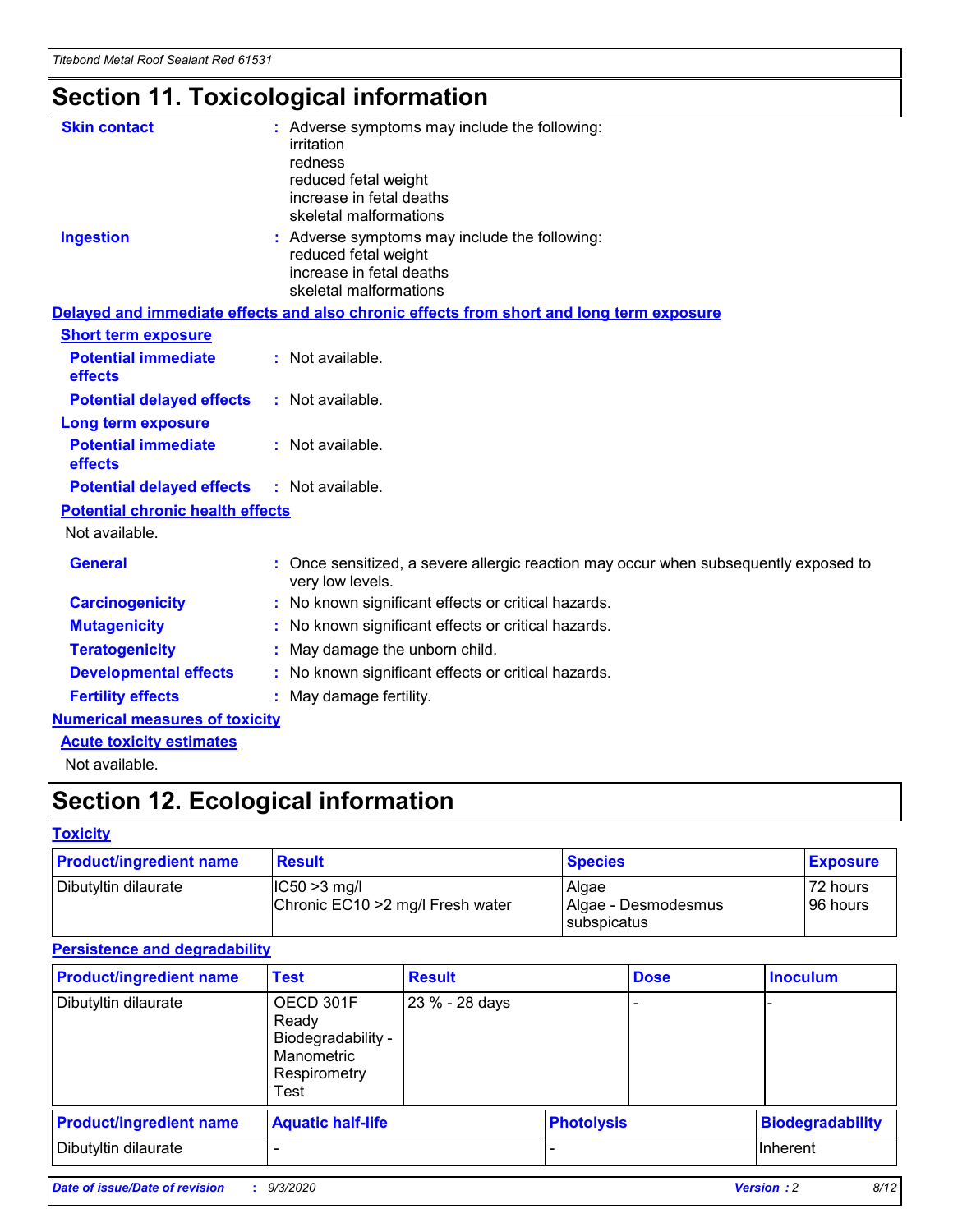# **Section 12. Ecological information**

#### **Bioaccumulative potential**

| <b>Product/ingredient name</b> | <b>LogP</b> <sub>ow</sub> | <b>BCF</b> | <b>Potential</b> |
|--------------------------------|---------------------------|------------|------------------|
| 3-aminopropyltriethoxysilane   | 4.44                      | 3.4        | low              |
| Dibutyltin dilaurate           |                           | 2.91       | low              |

#### **Mobility in soil**

| <b>Soil/water partition</b>           | : Not available. |
|---------------------------------------|------------------|
| <b>coefficient</b> (K <sub>oc</sub> ) |                  |

**Other adverse effects** : No known significant effects or critical hazards.

## **Section 13. Disposal considerations**

**Disposal methods :**

The generation of waste should be avoided or minimized wherever possible. Disposal of this product, solutions and any by-products should at all times comply with the requirements of environmental protection and waste disposal legislation and any regional local authority requirements. Dispose of surplus and non-recyclable products via a licensed waste disposal contractor. Waste should not be disposed of untreated to the sewer unless fully compliant with the requirements of all authorities with jurisdiction. Waste packaging should be recycled. Incineration or landfill should only be considered when recycling is not feasible. This material and its container must be disposed of in a safe way. Care should be taken when handling emptied containers that have not been cleaned or rinsed out. Empty containers or liners may retain some product residues. Avoid dispersal of spilled material and runoff and contact with soil, waterways, drains and sewers.

# **Section 14. Transport information**

|                                      | <b>DOT</b><br><b>Classification</b> | <b>TDG</b><br><b>Classification</b> | <b>Mexico</b><br><b>Classification</b> | <b>ADR/RID</b>           | <b>IMDG</b>              | <b>IATA</b>    |
|--------------------------------------|-------------------------------------|-------------------------------------|----------------------------------------|--------------------------|--------------------------|----------------|
| <b>UN number</b>                     | Not regulated.                      | Not regulated.                      | Not regulated.                         | Not regulated.           | Not regulated.           | Not regulated. |
| <b>UN proper</b><br>shipping name    |                                     |                                     |                                        |                          |                          |                |
| <b>Transport</b><br>hazard class(es) |                                     | $\overline{\phantom{0}}$            | $\qquad \qquad \blacksquare$           | $\overline{\phantom{0}}$ | $\overline{\phantom{0}}$ |                |
| <b>Packing group</b>                 |                                     |                                     |                                        |                          |                          |                |
| <b>Environmental</b><br>hazards      | No.                                 | No.                                 | No.                                    | No.                      | No.                      | No.            |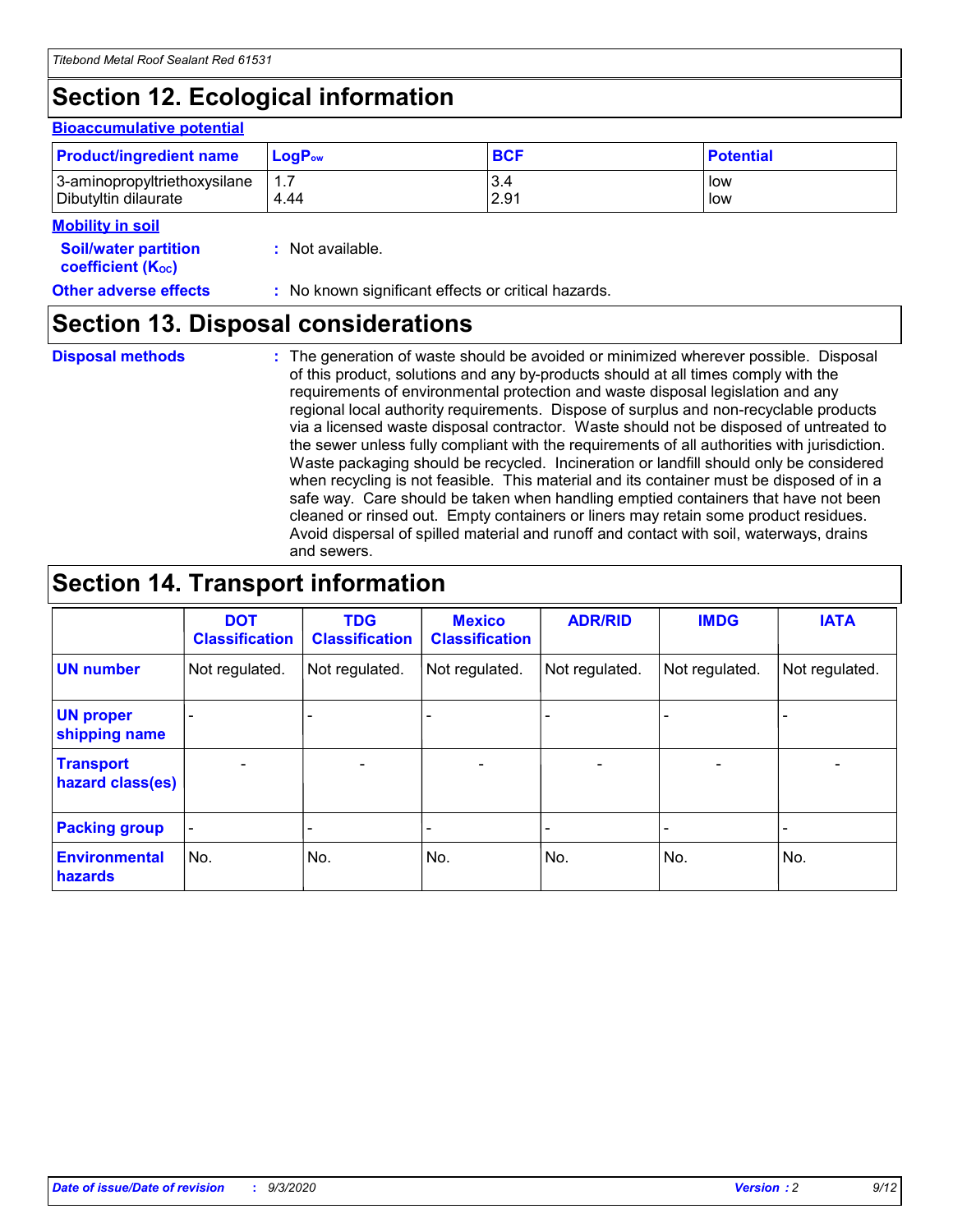# **Section 15. Regulatory information**

### **U.S. Federal regulations**

### **SARA 302/304**

### **Composition/information on ingredients**

No products were found.

| SARA 304 RQ | Not applicable. |
|-------------|-----------------|
|-------------|-----------------|

#### **SARA 311/312**

### **Classification :** EYE IRRITATION - Category 2B SKIN SENSITIZATION - Category 1 TOXIC TO REPRODUCTION - Category 1B HNOC - Product generates methanol during cure.

### **Composition/information on ingredients**

| <b>Name</b>                  | $\frac{9}{6}$ | <b>Classification</b>                                                                                                                                                                                                                                                                                      |
|------------------------------|---------------|------------------------------------------------------------------------------------------------------------------------------------------------------------------------------------------------------------------------------------------------------------------------------------------------------------|
| 3-aminopropyltriethoxysilane | $\leq$ 3      | <b>FLAMMABLE LIQUIDS - Category 4</b><br><b>ACUTE TOXICITY (oral) - Category 4</b><br><b>SKIN IRRITATION - Category 2</b><br>EYE IRRITATION - Category 2A                                                                                                                                                  |
| Dibutyltin dilaurate         | ≤0.3          | <b>ACUTE TOXICITY (oral) - Category 3</b><br>SKIN CORROSION - Category 1C<br>SERIOUS EYE DAMAGE - Category 1<br>SKIN SENSITIZATION - Category 1<br><b>GERM CELL MUTAGENICITY - Category 2</b><br>TOXIC TO REPRODUCTION - Category 1B<br>SPECIFIC TARGET ORGAN TOXICITY (REPEATED<br>EXPOSURE) - Category 1 |

### **State regulations**

**Massachusetts :**

: None of the components are listed.

**New York :** None of the components are listed.

**New Jersey :** None of the components are listed.

**Pennsylvania :** None of the components are listed.

### **California Prop. 65**

WARNING: This product can expose you to methanol, which is known to the State of California to cause birth defects or other reproductive harm. For more information go to www.P65Warnings.ca.gov.

| Ingredient name | No significant risk Maximum<br>level | acceptable dosage<br><b>level</b> |
|-----------------|--------------------------------------|-----------------------------------|
| I methanol      |                                      | Yes.                              |

### **International regulations**

**Chemical Weapon Convention List Schedules I, II & III Chemicals** Not listed.

### **Montreal Protocol**

Not listed.

**Stockholm Convention on Persistent Organic Pollutants**

Not listed.

### **UNECE Aarhus Protocol on POPs and Heavy Metals** Not listed.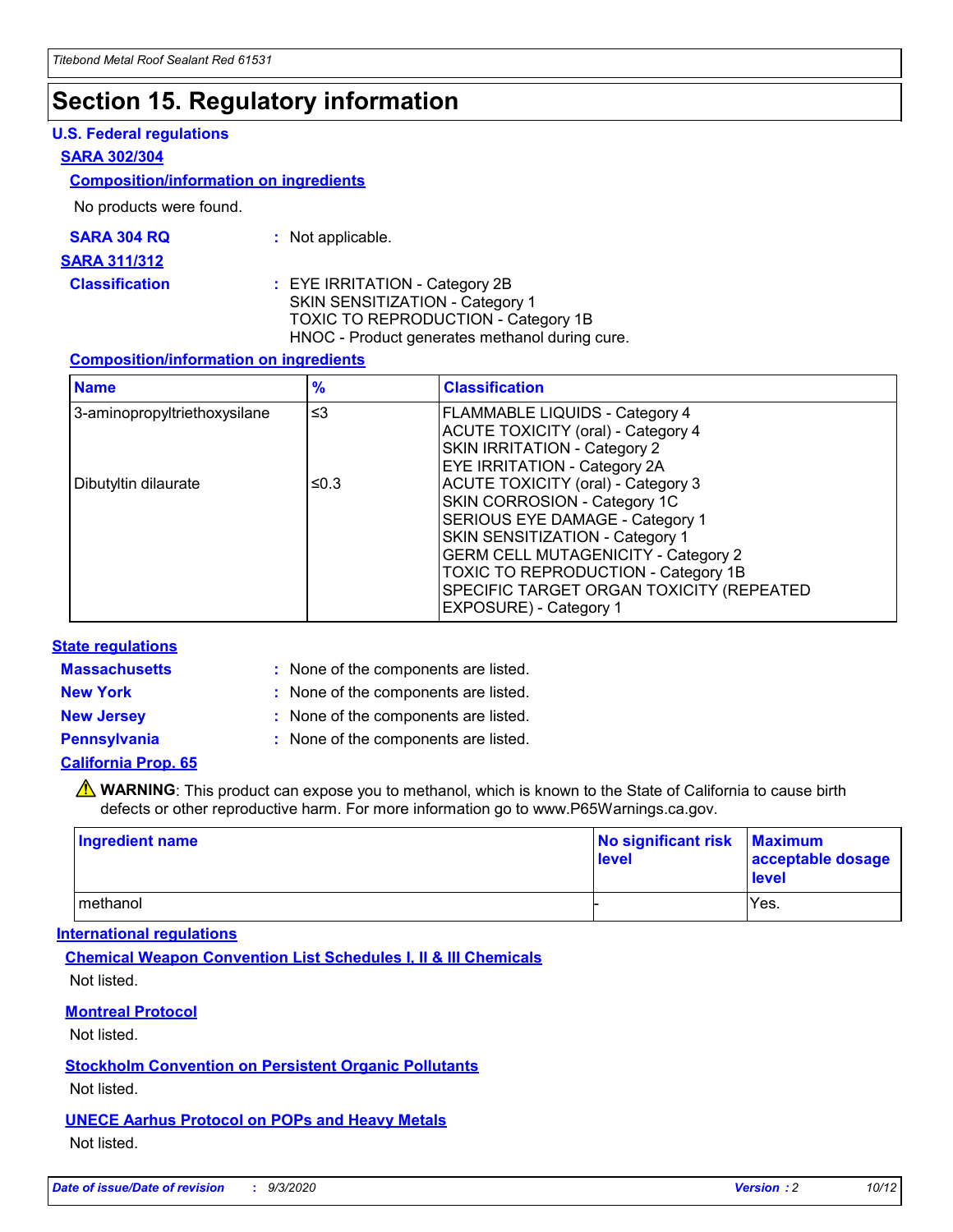# **Section 15. Regulatory information**

### **Inventory list**

**China :** Not determined.

**United States TSCA 8(b) inventory**

**:** All components are active or exempted.

# **Section 16. Other information**





**Caution: HMIS® ratings are based on a 0-4 rating scale, with 0 representing minimal hazards or risks, and 4 representing significant hazards or risks. Although HMIS® ratings and the associated label are not required on SDSs or products leaving a facility under 29 CFR 1910.1200, the preparer may choose to provide them. HMIS® ratings are to be used with a fully implemented HMIS® program. HMIS® is a registered trademark and service mark of the American Coatings Association, Inc.**

**The customer is responsible for determining the PPE code for this material. For more information on HMIS® Personal Protective Equipment (PPE) codes, consult the HMIS® Implementation Manual.**

**National Fire Protection Association (U.S.A.)**



**Reprinted with permission from NFPA 704-2001, Identification of the Hazards of Materials for Emergency Response Copyright ©1997, National Fire Protection Association, Quincy, MA 02269. This reprinted material is not the complete and official position of the National Fire Protection Association, on the referenced subject which is represented only by the standard in its entirety.**

**Copyright ©2001, National Fire Protection Association, Quincy, MA 02269. This warning system is intended to be interpreted and applied only by properly trained individuals to identify fire, health and reactivity hazards of chemicals. The user is referred to certain limited number of chemicals with recommended classifications in NFPA 49 and NFPA 325, which would be used as a guideline only. Whether the chemicals are classified by NFPA or not, anyone using the 704 systems to classify chemicals does so at their own risk.**

### **Procedure used to derive the classification**

| <b>Classification</b>                                                                                         | <b>Justification</b>                                  |
|---------------------------------------------------------------------------------------------------------------|-------------------------------------------------------|
| <b>EYE IRRITATION - Category 2B</b><br>SKIN SENSITIZATION - Category 1<br>TOXIC TO REPRODUCTION - Category 1B | Expert judgment<br>Expert judgment<br>Expert judgment |
| <b>History</b>                                                                                                |                                                       |

| .                                 |             |
|-----------------------------------|-------------|
| <b>Date of printing</b>           | : 4/22/2022 |
| Date of issue/Date of<br>revision | : 9/3/2020  |
| Date of previous issue            | : 9/3/2020  |
| <b>Version</b>                    | $\cdot$ 2   |
|                                   |             |